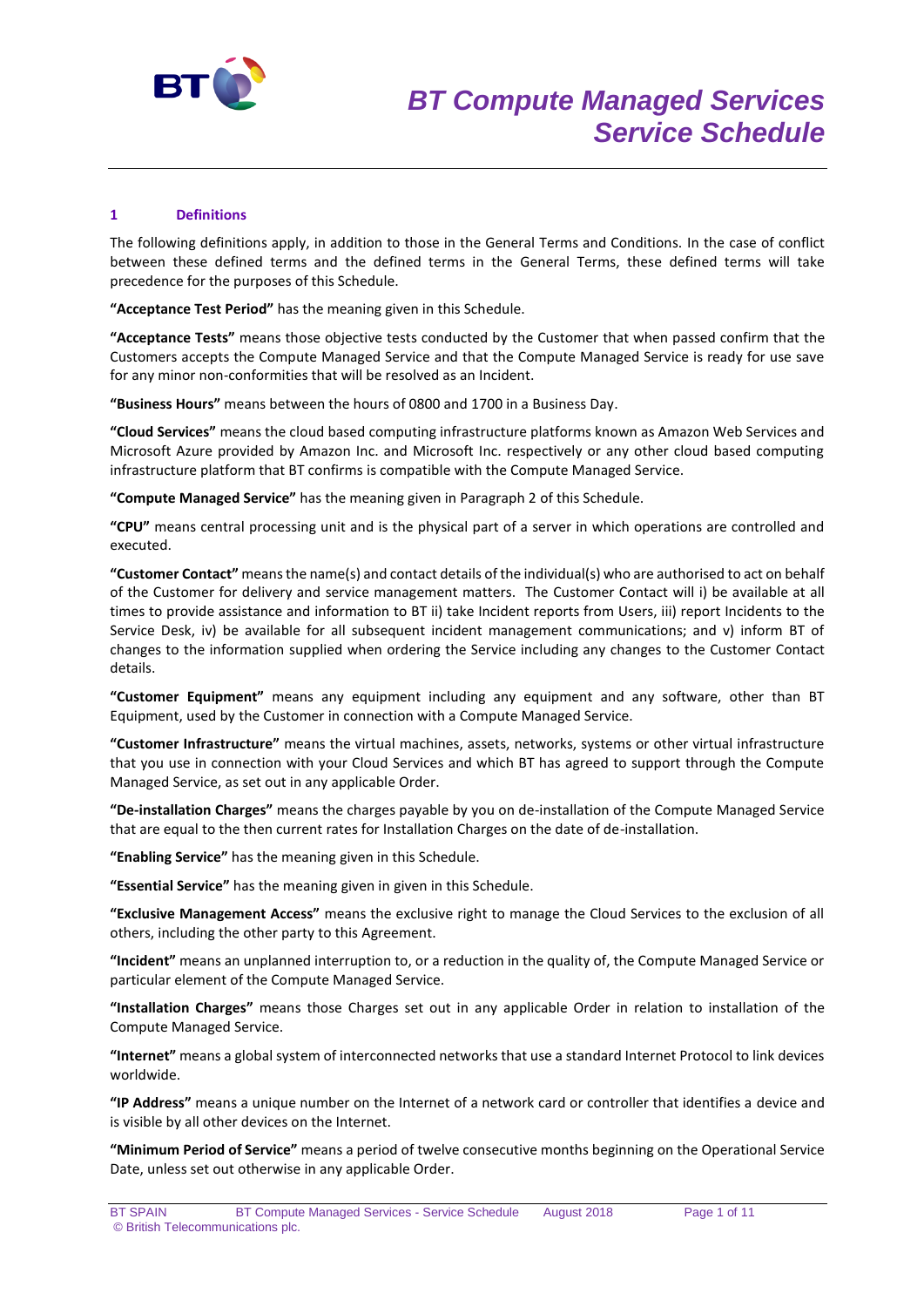

**"Minimum Revenue Commitment"** means the minimum amount the Customer is required to pay BT, as set out in any applicable Order.

**"Online Order**" means a Customer request for the Service. The Online Order is only available online via the Portal.

**"Operating System"** means a set of software that manages computer hardware resources and provides common services for computer programs.

**"PCI DSS"** means the payment card industry data security standards, a set of policies and procedures, issued by the PCI Security Standards Council LLC (as may be adopted by local regulators) and intended to optimise the security of credit and debit card transactions and protect cardholders against misuse of their personal information.

**"Planned Maintenance"** means any work that is planned in advance to be carried out by BT or on its behalf that causes the Service to be suspended.

**"Portal"** means the BT compute management system and the graphical user interfaces of the individual services made available via the BT compute management system.

**"Premium Service"** has the meaning given in this Schedule.

**"Qualifying Incident"** means an Incident, except where any of the following events have occurred:

- (a) the Compute Managed Service has been modified or altered in any way by the Customer, or by BT in accordance with the Customer's instructions;
- (b) during the period Exclusive Management Access was granted to the Customer;
- (c) Planned Maintenance;
- (d) The Customer or its agent has performed any configurations that BT did not approve;
- (e) an Incident has been reported and BT cannot confirm that an Incident exists after performing tests; or
- (f) the Customer requested BT to test the Compute Managed Service at a time when no Incident has been detected or reported.

**"Recurring Charges"** means the Charges for the Compute Managed Service or applicable part of the Compute Managed Service that are invoiced repeatedly in every payment period (e.g. every month), as set out in any applicable Order.

**"Service Desk"** means the English speaking helpdesk that you are able to contact to submit Service Requests, report Incidents and ask questions about the Compute Managed Service.

**"Service Level"** means the Incident Resolution Service Level as set out in this Schedule.

**"Service Management Boundary" h**as the meaning given in this Schedule.

**"Service Requests"** means pre-approved requests to deliver a service on the Cloud Services as agreed between BT and the Customer and as set out in any applicable Order.

**"Severity Level 1"** means a Qualifying Incident that cannot be circumvented and that constitutes a complete loss of the Compute Managed Service.

**"Severity Level 2"** means a Qualifying Incident that has a large impact on the Compute Managed Service and, for example, results in part of the Compute Managed Service not functioning properly.

**"Severity Level 3"** means a Qualifying Incident that has a minor impact on the Compute Managed Service such as a component of the Compute Managed Service not functioning correctly that causes a minor degradation to the performance or functionality of the Compute Managed Service.

**"Severity Level 4"** means a Qualifying Incident that has no observable impact on the Compute Managed Service.

**"Standard Service Components"** has the meaning given in Paragraph **Error! Reference source not found.**.

**"Ticket"** means the unique reference number provided by BT for an Incident and that may also be known as a "fault reference number".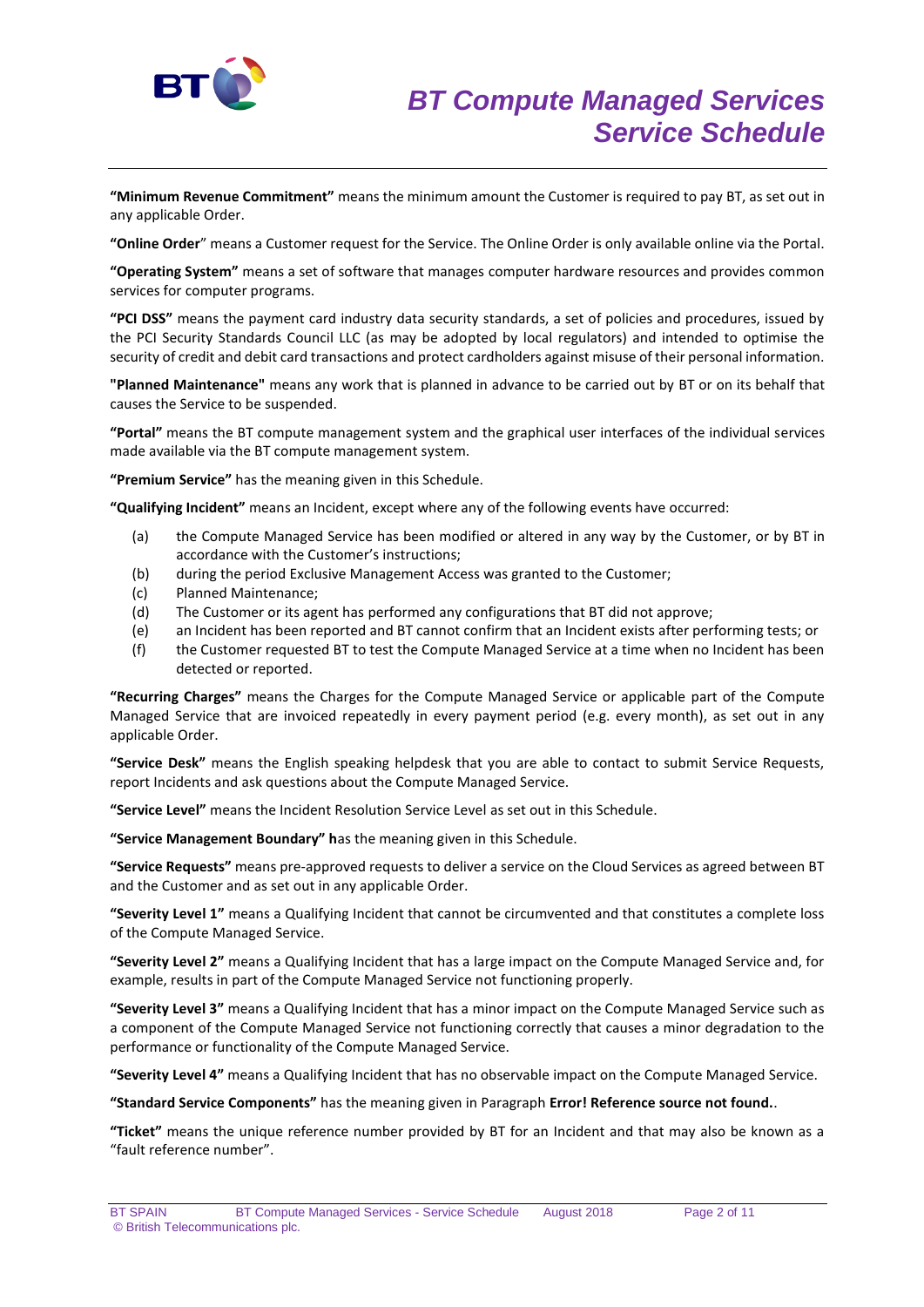

**"Usage Charges"** means the Charges for the Compute Managed Service or applicable part of the Compute Managed Service that are calculated by multiplying the volume of units that you used or incurred in a period (e.g. number of agents using the Compute Managed Service, or the number of minutes the Compute Managed Service was used for) with the relevant fee as set out in any applicable Order.

## **2 Service Summary**

BT will provide you with a range of management services to your Cloud Services comprising of the Essential Service or the Premium Service as set out in any applicable Order and up to the point of the Service Management Boundary.

## **3 Service Components**

3.1 The Compute Managed Service comprises access to a Portal where the Customer may choose a combination of the following management service packages in order for BT to manage the Customer Infrastructure and throughout the duration of the Agreement you will ensure that at least 25 per cent of the Customer Infrastructure is managed through the Premium Service, in accordance with the details as set out in any applicable Order:

## 3.2 **Essential Service**

BT will provide you with 24hours a day x7days per week x365days per year access to a Service Desk that will offer you support in relation to Customer Infrastructure, as set out in any applicable Order.

## 3.3 **Premium Service**

On top of the Essential Service, BT will provide you with the following components:

#### 3.3.1 Configuration Management

Reactive and proactive configuration and technical support of the Customer Infrastructure to ensure that the Customer Infrastructure works efficiently with the Cloud Services.

#### 3.3.2 Monitoring and Reporting

Proactive monitoring and reporting of the Customer Infrastructure such as CPU memory, storage and network optimisation.

3.3.3 Virtual Machine and Storage Administration

Management, including fine-tuning, updating and maintaining of the Customer Infrastructure as well as allocation and pro-active monitoring of storage options you have purchased through the Cloud Services.

3.3.4 User Management

Management of User accounts to the Cloud Services.

3.3.5 Efficiency Optimisation

Monitoring of the Customer's use of the Cloud Services to identify efficiencies that could be made to the use of the Cloud Services.

3.3.6 Backup

Back-up of any data the Customer has stored on the Cloud Services to the same availability zone or region the Customer has chosen to store any data within the Cloud Services.

## 3.3.7 Security Services

Pro-active monitoring of the security of the Cloud Services and installation of anti-virus and antimalware as appropriate.

## 3.4 **Enabling Services**

The Customer will have the following associated services in place that will connect to the Compute Managed Service and are necessary for the Compute Managed Service to function and will ensure that these services meet the minimum technical requirements that BT specifies: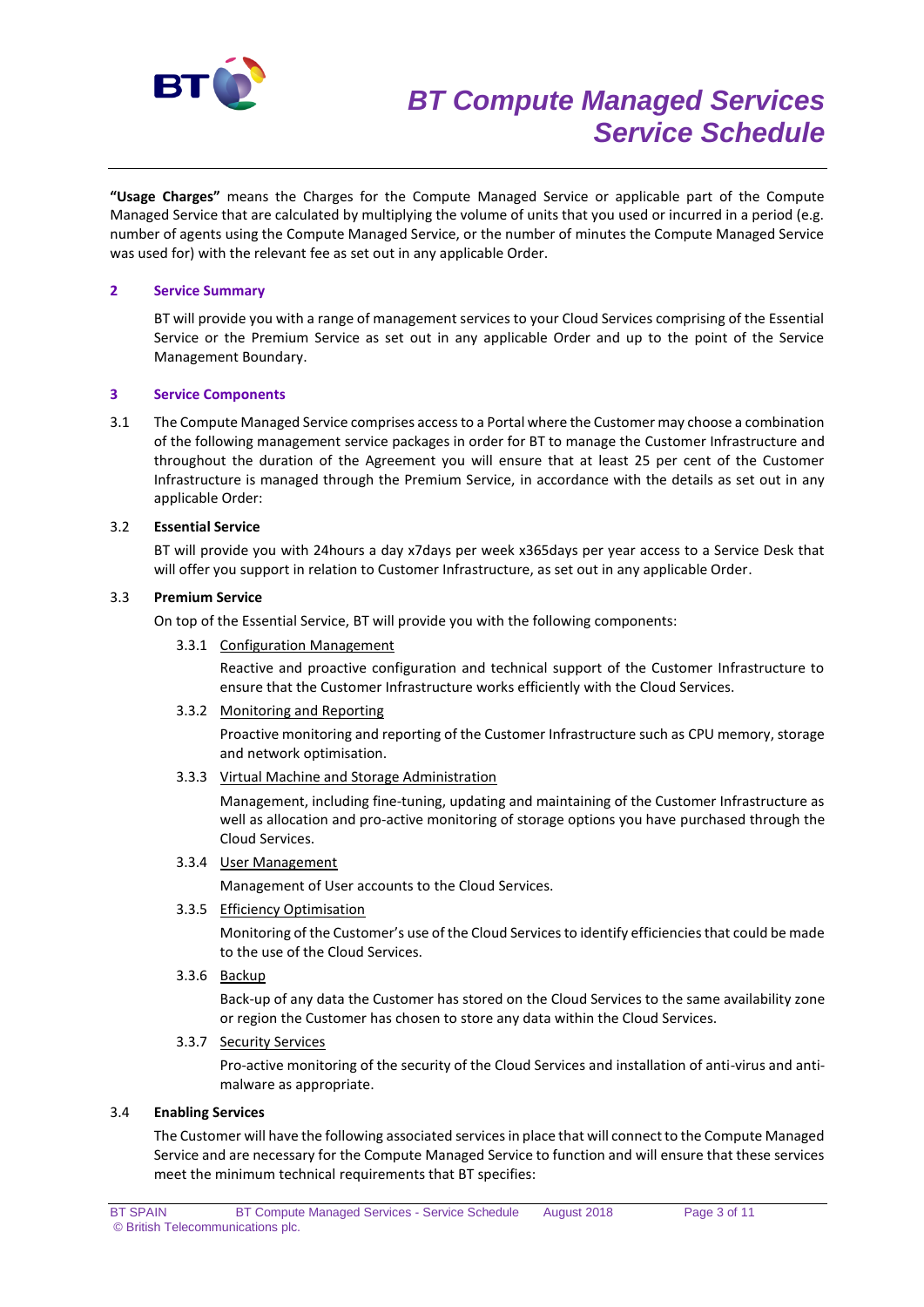

- 3.4.1 computer hardware, software and telecommunications equipment and services necessary to access and use the Compute Managed Service;
- 3.4.2 an Internet connection either purchased from BT or from a third party internet provider;
- 3.4.3 Cloud Services, either purchased from BT or through the Cloud Services providers directly;
- 3.4.4 the corresponding applications on the Cloud Services to enable BT to provide the Compute Managed Service, for example, for BT to provide the back-up functionality, as described in Paragraph 3.3.7, you must have in place the corresponding back-up application on the Cloud Services,

If BT provides the Customer with any services other than the Compute Managed Service (including any Enabling Service) this Schedule will not apply to those services and those services will be governed by their separate terms.

## 3.5 **Exclusive Access to the Cloud Services**

- 3.5.1 If the Customer has ordered the Premium Service, the Customer will grant BT Exclusive Management Access to the Cloud Services in order that BT can provide you with the Compute Managed Service.
- 3.5.2 If the Customer requires BT to grant the Customer Exclusive Management Access to the Cloud Services, the Customer will notify BT in writing in advance of the time period the Customer requires Exclusive Management Access.
- 3.5.3 BT will then confirm to the Customer in writing the time period that BT is able to grant the Customer Exclusive Management Access and throughout any such period the Service Levels will not apply.
- 3.5.4 When the Customer has Exclusive Management Access the Customer will not do anything on the Cloud Services that, when BT retakes Exclusive Management Access, will result in BT having to remedy any actions the Customer have taken on the Cloud Services in order for BT to provide the Compute Managed Service.
- 3.5.5 During any time period that BT does need to remedy any issues with the Cloud Services in accordance with Paragraph 3.5.4, the Service Levels will continue to not apply.
- 3.5.6 The Customer will indemnify BT against any claims brought by any third party cloud services provider during the time period the Customer has Exclusive Management Access.
- 3.5.7 At the end of the agreed time period in which BT has granted the Customer Exclusive Management Access, BT will retake Exclusive Management Access and BT will confirm to the Customer in writing when the Service Levels will apply again.

## **4 Ordering**

- 4.1 The Customer is responsible for opening an account with BT to gain access to the Portal to enable online ordering. The Agreement is effective once the Customer submits an Online Order on the Portal.
- 4.2 The Online Order should have all mandatory fields to be completed.
- 4.3 On receipt of an Online Order BT will configure the Service as set out in Paragraph 6.

#### **5 BT Service Management Boundary (SMB)**

- 5.1 BT will provide and manage the Compute Managed Service in accordance with this Schedule and as set out in any applicable Order.
- 5.2 BT is responsible for the Services described in this Schedule up to the point where they are delivered on the Cloud Services and BT is not responsible for the Compute Managed Service outside the Service Management Boundary including the availability, applications or any other element or functionality of the Cloud Services.
- 5.3 The Customer is solely responsible for obtaining and maintaining all necessary software licences or other authorisations and consents required for the Cloud Services.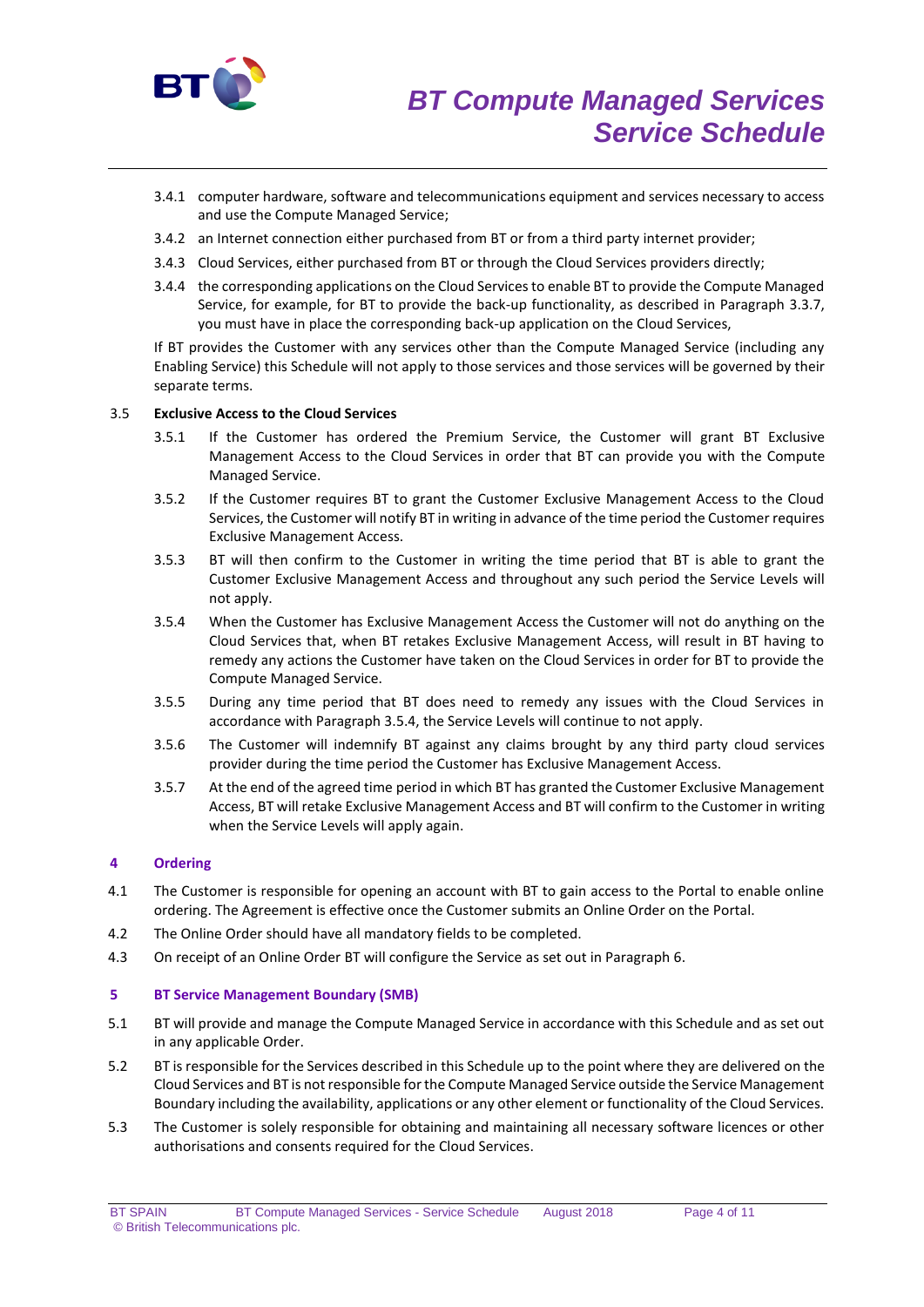

# *BT Compute Managed Services Service Schedule*

- 5.4 The Service is delivered within a secure BT data centre with a security policy for the protection of Site, infrastructure and network. Although BT will use reasonable care and skill in carrying out its obligations under this Agreement in accordance with BT's security policy, it is not possible to guarantee that all instances of fraud, misuse, unwanted or unauthorised activity or access to the Customer's Information will be prevented or detected. Whenever BT becomes aware that security has been compromised, BT will take actions in order to limit any further occurrences of fraud, misuse, unwanted or unauthorised activity or access to the Customer's Information. Nevertheless, BT accepts no responsibility for any such incidents, or liability for any loss or damage suffered by the Customer. The Customer shall therefore take responsibility for the security of the Customer Information, Content and application of security policies designed to prevent unwanted or unauthorised activity or access to the Customer's Information.
- 5.5 BT does not make any representations, whether express or implied, about whether the Compute Managed Service will operate in combination with any Customer Equipment or other equipment and software.
- 5.6 The Compute Managed Service is not compliant with PCI DSS nor is it designed or intended to be and the Customer will not use the Compute Managed Service for the processing, storage or transmission of any cardholder data or any data that is subject to PCI DSS.

# **6 Delivery**

- 6.1 **Service Desk**. Before the Operational Service Date and, where applicable, throughout the provision of the Compute Managed Service, BT will provide you with contact details for the Service Desk.
- 6.2 **BT Delivery obligations**. On receipt of an Online Order BT will:
	- 6.2.1 configure the Compute Managed Service as defined on the Online Order;
	- 6.2.2 conduct a series of standard tests on the Compute Managed Service to ensure that it is configured correctly;
	- 6.2.3 connect the Compute Managed Service to each Enabling Service; and
	- 6.2.4 on the date that BT has completed the activities in this Paragraph, confirm to you that the Compute Managed Service is available for performance of any Acceptance Tests.
- **6.3 Customer Delivery obligations**. Before the Operational Start Date and, where applicable, throughout the provision of the Compute Managed Service, the Customer will:
	- 6.3.1 provide reasonable technical support to BT;
	- 6.3.2 ensure that the Customer have all necessary authorisations, licences and consents to allow BT to provide the Customer with the Compute Managed Service;
	- 6.3.3 in jurisdictions where an employer is legally required to make a disclosure to its Users and other employees:
		- (a) inform the Users that as part of the Compute Managed Service being delivered by BT, BT may monitor and report to you the use of any targeted applications by them; and
		- (b) ensure that Users have consented or are deemed to have consented to such monitoring and reporting (if such consent is legally required).

BT will not be liable for any failure by the Customer to comply with these obligations and hence the Customer will be liable to BT for any claims, losses, costs or liabilities incurred or suffered by BT due to your failure to comply with this Paragraph.

6.3.4 allow BT to install all necessary software on the Customer servers or other systems in order for BT to provide the Compute Managed Service.

# 6.4 **Acceptance Tests**

- 6.4.1 The Customer will carry out the Acceptance Tests for the Compute Managed Service within five Business Days after receiving notice from BT in accordance with Paragraph 6.3.4 ("**Acceptance Test Period**").
- 6.4.2 The Compute Managed Service is accepted by the Customer if the Customer confirms acceptance in writing during the Acceptance Test Period or is treated as being accepted by the Customer if the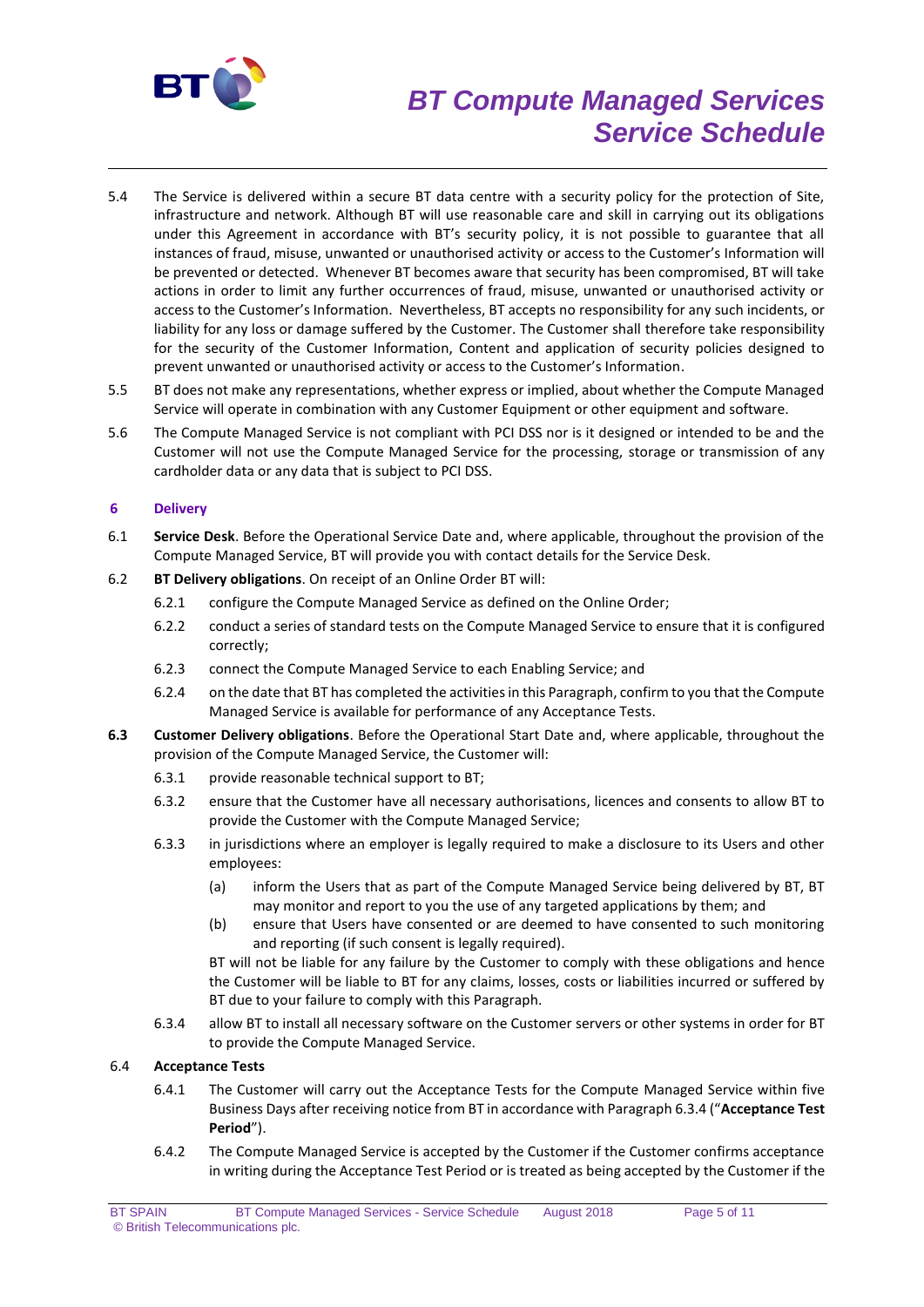

Customer does not provide BT with notice to the contrary by the end of the Acceptance Test Period.

# 6.5 **Operational Service Date.**

- 6.5.1 Subject to Paragraph 6.4 above, the Operational Service Date will be the earlier of the following:
	- (a) the date that you confirm or BT deems acceptance of the Compute Managed Service in writing in accordance with Paragraph 6.4.2; or
	- (b) the date of the first day following the Acceptance Test Period.
- 6.5.2 If, during the Acceptance Test Period, the Customer provides BT notice that the Acceptance Tests have not been passed, BT will remedy the non-conformance without undue delay and provide the Customer notice that BT has remedied the non-conformance and inform the Customer of the Operational Service Date.
- 6.6 **Changes before delivery.** If the Customer requests a change to the Compute Managed Service before the planned delivery date, then BT may revise the expected delivery date to accommodate that change.
- 6.7 Service Transition.
	- 6.7.1 If the Customer is transitioning its existing services to BT, the Customer will provide any information or access BT reasonably requests within a reasonable period of time before the Operational Service date, including:
		- (a) an inventory list with information relating to the Customer Infrastructure to be transitioned with relevant specifications, including:
			- (i) software licence information;
			- (ii) network diagrams;
			- (iii) Device name and IP addressing; and
			- (iv) details of any third party contracts, service level agreements and equipment;
		- (b) access to the Customer Infrastructure prior to the Service Start Date;
	- 6.7.2 Any changes to the inventory will be made in writing and:
		- (a) may cause delay to the transition of your service or the Operational Service Date; and
		- (b) may result in a change to the Charges to reflect the revised scope of the Compute Managed Service. Any such changes shall be agreed by submission of a new Online Order.

## **7 In Life Management during operation**

# 7.1 **BT obligations**.

- 7.1.1 On and from the Service Start Date, BT:
	- (a) will respond and use reasonable endeavours to remedy an Incident without undue delay and in accordance with the Service Levels as set out in Paragraph 8;
	- (b) will fulfil Service Requests;
	- (c) may carry out maintenance from time to time and will use reasonable endeavours to inform the Customer at least five Business Days before any Planned Maintenance on the Compute Managed Service. However, BT may inform the Customer with less notice than normal where maintenance is required in an emergency; and
	- (d) may, in the event of a security breach affecting the Compute Managed Service, require the Customer to change any or all of its passwords.

# 7.2 **Customer obligations**.

- 7.2.1 On and from the Operational Service Date, the Customer will:
	- (a) ensure that Users report Incidents to the Customer Contact and not to the Service Desk;
	- (b) ensure that the Customer Contact will take Incident reports from Users and pass these to the Service Desk in accordance with Paragraph 8 using the agreed reporting procedures, and is available for all subsequent Incident management communications;
	- (c) monitor and maintain any Customer Equipment connected to the Compute Managed Service or used in connection with a Compute Managed Service;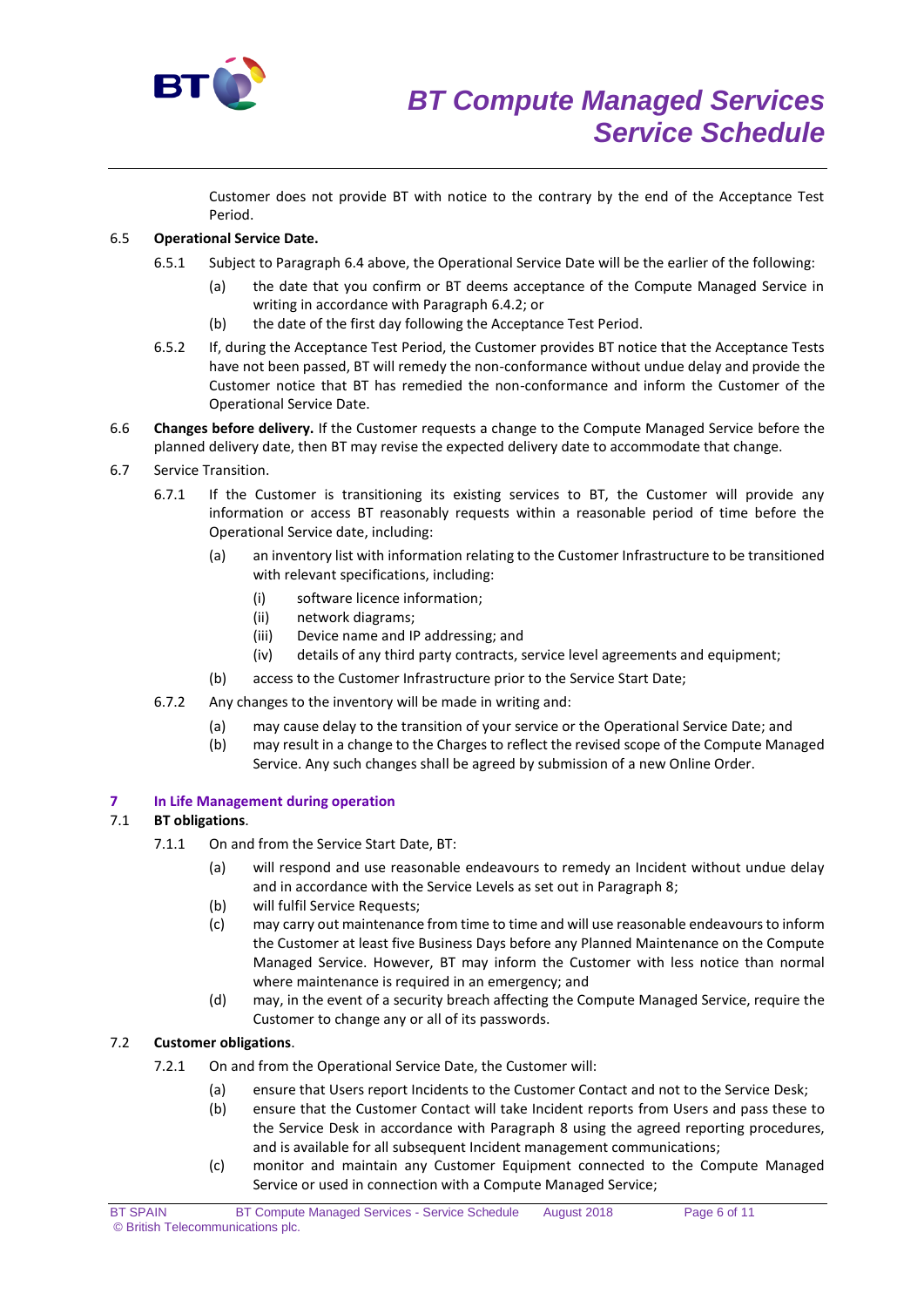

- (d) ensure that any Customer Equipment that is connected to the Compute Managed Service or that the Customer uses, directly or indirectly, in relation to the Compute Managed Service is:
	- (i) connected using the applicable BT Network termination point, unless the Customer has BT's permission to connect by another means;
	- (ii) adequately protected against viruses and other breaches of security;
	- (iii) technically compatible with the Compute Managed Service and will not harm or damage BT Equipment, the BT network, or any of BT's suppliers' or subcontractors' network or equipment; and
	- (iv) approved and used in accordance with relevant instructions, standards and applicable law and any safety and security procedures applicable to the use of that Customer Equipment;
- (e) immediately disconnect any Customer Equipment, or advise BT to do so at the Customer's expense, where Customer Equipment:
	- (i) does not meet any relevant instructions, standards or applicable law; or
	- (ii) contains or creates material that is in breach of the Acceptable Use Policy and the Customer are contacted by BT about such material,

and redress the issues with the Customer Equipment prior to reconnection to the Compute Managed Service;

- (f) distribute, manage and maintain access profiles, passwords and other systems administration information relating to the control of Users' access to the Compute Managed Service;
- (g) maintain a written list of current Users and provide a copy of such list to BT within five Business Days following BT's written request at any time;
- (h) ensure the security and proper use of all valid User access profiles, passwords and other systems administration information used in connection with the Compute Managed Service and:
	- (i) immediately terminate access for any person who is no longer a User;
	- (ii) inform BT immediately if a User's ID or password has, or is likely to, become known to an unauthorised person, or is being or may be used in an unauthorised way;
	- (iii) take all reasonable steps to prevent unauthorised access to the Compute Managed Service;
	- (iv) satisfy BT's security checks if a password is lost or forgotten; and
	- (v) change any or all passwords or other systems administration information used in connection with the Compute Managed Service if BT requests to do so in order to ensure the security or integrity of the Compute Managed Service; and
- (i) not allow any User specific subscription to be used by more than one individual User unless it has been reassigned in its entirety to another individual User, in which case the Customer will ensure the prior User will no longer have any right to access or use the Compute Managed Service:

# **8 Incidents and Service Levels**

- 8.1 Where the Customer becomes aware of an Incident; the Customer Contact will report any Severity Level 1 Incidents and Severity Level 2 Incidents via telephone to the Service Desk, otherwise if the Severity Level 1 Incidents or Severity Level 2 Incident is not reported via telephone it will be deemed a Severity Level 3 Incident.
- 8.2 If BT detects or if the Customer report an Incident.
	- 8.2.1 BT will give you a Ticket;
	- 8.2.2 BT will inform you when it believes the Incident is cleared and will close the Ticket when:
		- (a) the Customer confirms that the Incident is cleared, or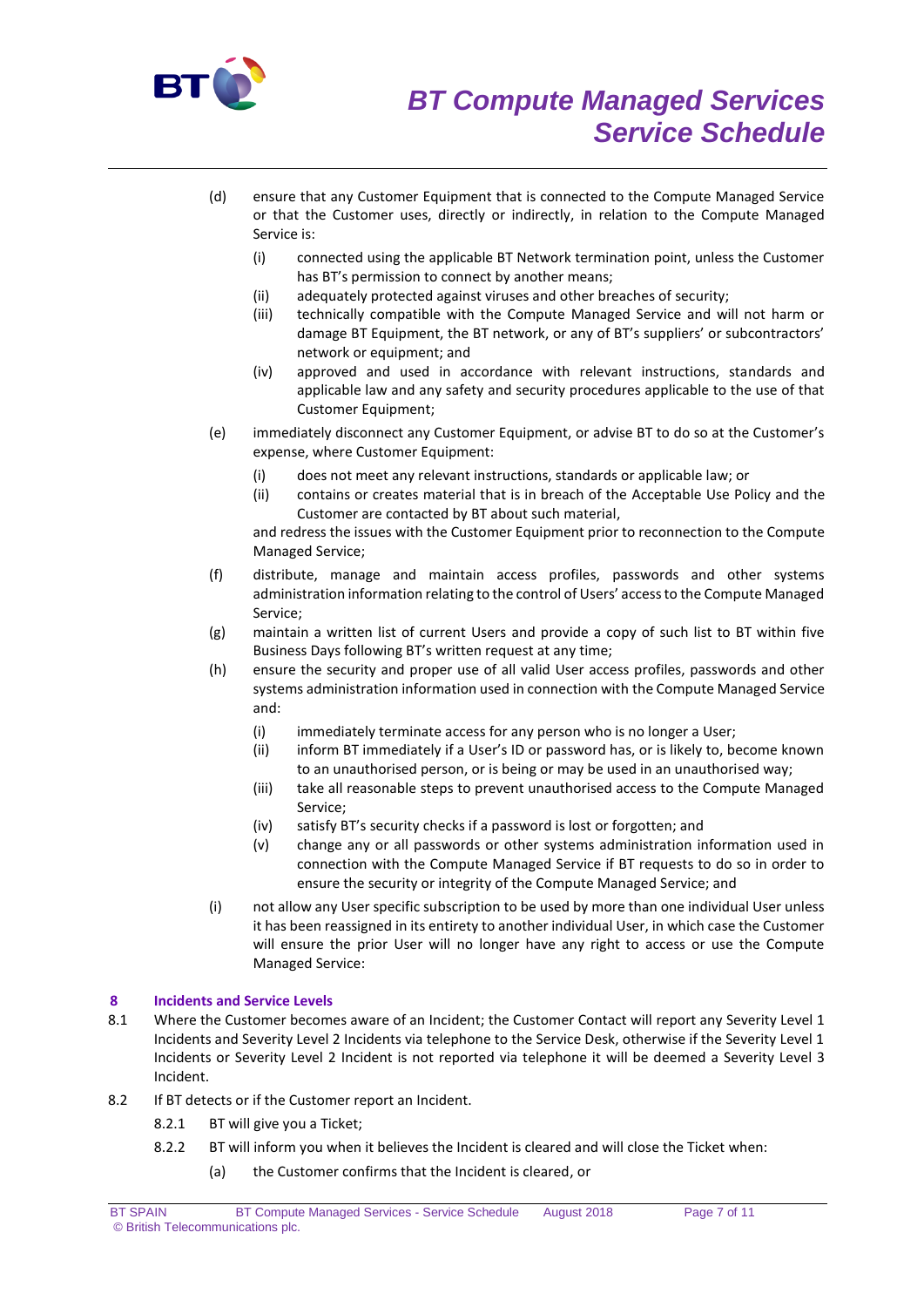

- (b) BT has attempted unsuccessfully to contact you, in the way agreed, and the Customer Contact has not responded within 24 hours following BT's attempt to contact the Customer Contact.
- 8.2.3 If the Customer confirms that the Incident is not cleared within 24 hours after having been informed, the Ticket will remain open, and BT will continue to work to resolve the Incident.
- 8.3 **Incident Resolution Service Levels**. From the Operational Service Date and subject to the Customer reporting at least four Qualifying Incidents per calendar month in accordance with Paragraph **Error! Reference source not found.**, BT will provide the Compute Managed Service with the response and resolution times for Qualifying Incidents in accordance with the below table ("Incident Resolution Service Level"):

| <b>Incident Category</b> | <b>Response and Resolution Service Levels</b>                                           |
|--------------------------|-----------------------------------------------------------------------------------------|
| Severity Level 1         | BT will aim to respond to 95% of Qualifying Incidents in any given calendar month       |
|                          | within 20 minutes and to resolve 90% of Qualifying Incidents in any given calendar      |
|                          | month within four hours of reporting the Qualifying Incident in accordance with         |
|                          | Paragraph Error! Reference source not found                                             |
| Severity Level 2         | BT will aim to respond to 95% of Qualifying Incidents in any given calendar month       |
|                          | within 30 minutes and to resolve 85% of Qualifying Incidents in any given calendar      |
|                          | month within 12 hours of reporting the Qualifying Incident in accordance with           |
|                          | Paragraph Error! Reference source not found                                             |
| Severity Level 3         | BT will aim to respond to 90% of Qualifying Incidents in any given calendar within four |
|                          | hours and to resolve 80% of Qualifying Incidents in any given calendar month within     |
|                          | 24 hours of reporting the Qualifying Incident in accordance with Paragraph Error!       |
|                          | Reference source not found.                                                             |
| Severity Level 4         | BT will aim to respond to 95% of Qualifying Incidents in any given calendar month       |
|                          | within one Business Day and to resolve 90% of Qualifying Incidents in any given         |
|                          | calendar month within 72 hours of reporting the Qualifying Incident in accordance       |
|                          | with Paragraph Error! Reference source not found                                        |

- 8.4 If BT fails to meet the Incident Resolution Service Level, the Customer may request Service Credits at the rate of four per cent of the Usage Charges for the Compute Managed Service with the Usage Charges being based on the month the Incident was reported in accordance with Paragraph **Error! Reference source not found.**.
- 8.5 The Customer may request applicable Service Credits within 28 days of the end of the calendar month in which a Qualifying Incident occurred by providing details of the reason for the claim. Any failure by the Customer to submit a request in accordance with this Paragraph will constitute a waiver of any claim for Service Credits for that calendar month.
- 8.6 Upon receipt of a valid request for Service Credits:
	- 8.6.1 BT will issue the Customer with the applicable Service Credits by deducting those Service Credits from the invoice within two billing cycles of the request being received; and
	- 8.6.2 following termination of the Service where no further invoices are due to be issued by BT, BT will pay the Customer the Service Credits within 90 days.
- 8.7 Service Credits for all Service Levels will be aggregated and are available up to a maximum amount equal to 100 per cent of the monthly Usage Charges based on the calendar month the Qualifying Incident was reported to BT in accordance with Paragraph **Error! Reference source not found.**.
- 8.8 All Service Levels and Service Credits will be calculated in accordance with information recorded by, or on behalf of, BT.
- 8.9 The Service Levels under this Schedule will not apply:
	- 8.9.1 in the event Exclusive Access to the Cloud Service was granted to the Customer ;
	- 8.9.2 the Cloud Services are unavailable for whatever reason and this is due to no fault of BT;
	- 8.9.3 in the event of the Customer is in breach with its obligations under the Agreement ; or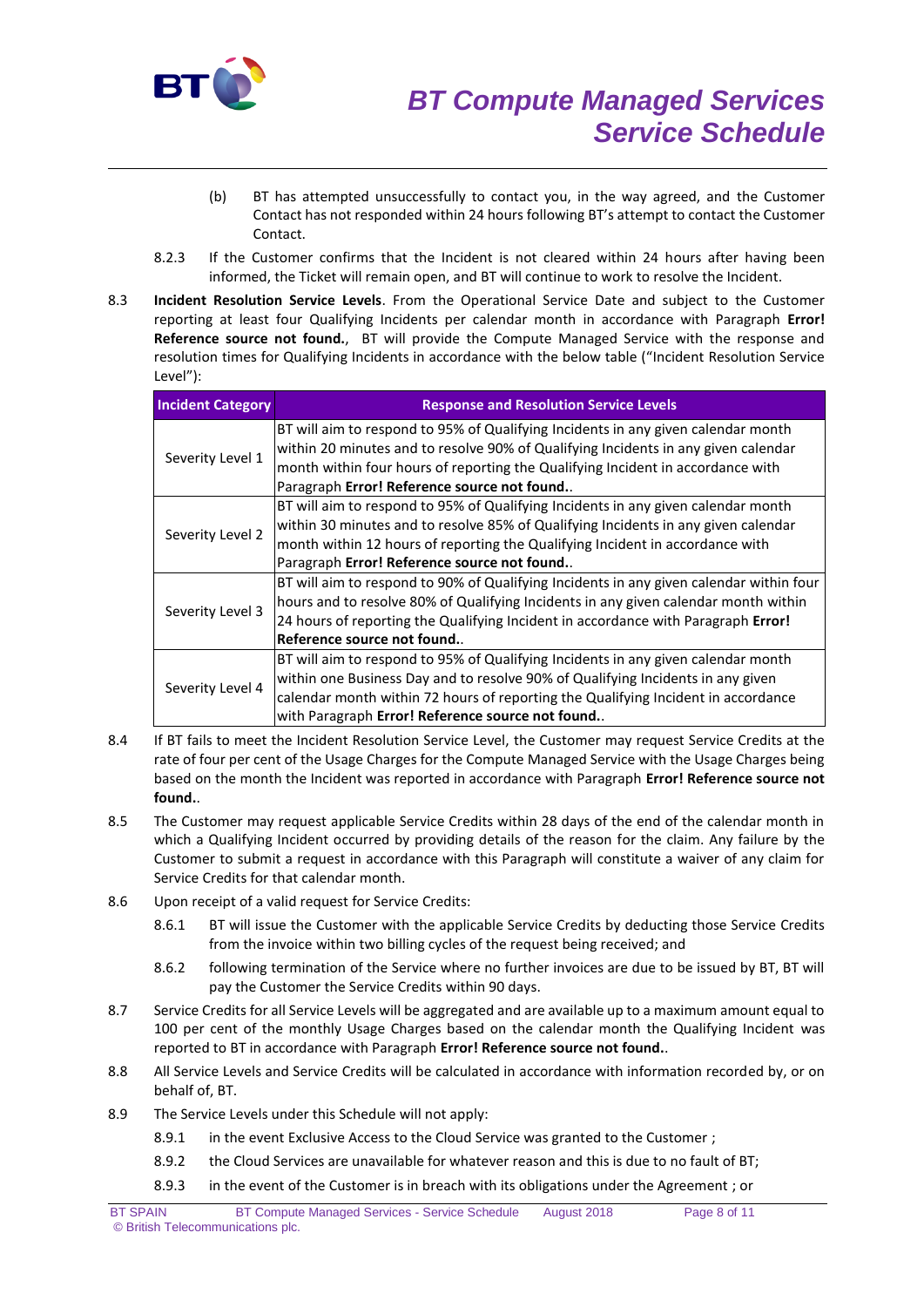

8.9.4 during any trial period of the Compute Managed Service.

## **9 Charges and invoicing**

- 9.1 Charges for the Service are set out in the Portal and will be set out on the Online Order.
- 9.2 The Compute Managed Service is subject to a Minimum Revenue Commitment whereby:
	- 9.2.1 The Customer will pay BT the Minimum Revenue Commitment throughout the duration of the Agreement.
	- 9.2.2 BT may terminate the Compute Managed Service on thirty days' notice if you fail to pay the Minimum Revenue Commitment or any part of it.
- 9.3 Charges shall be paid in accordance with the payment terms as agreed in the Agreement.
- 9.4 BT will invoice Charges on or after the dates set out below:
	- 9.4.1 One-off Charges on the Operational Service Date of the relevant Online Order;
	- 9.4.2 Usage or other Recurring Charges, monthly or quarterly in arrears (depending on your billing frequency) from the Operational Service Date.
	- 9.4.3 If terminated by the Customer or for material breach by BT; any termination Charges as set out in Paragraph 10 and De-installation Charges within thirty days of de-installation of the Compute Managed Service.
- 9.5 Additional Charges shall apply for:
	- 9.5.1 investigating Customer reported Incidents where BT finds no Incident or that the Incident is outside the Service Management Boundary. These shall be based on BT's reasonable man-hours costs multiplied with the total hours spend on investigating such incorrectly reported Incidents;
	- 9.5.2 commissioning the Compute Managed Service outside of Business Hours. The applicable Charges shall be first agreed by a new Online Order before BT will execute such activities; and
	- 9.5.3 expediting provision of the Compute Managed Service at the Customer's request after BT has informed you of the expected delivery date. The applicable Charges shall be first agreed by a new Online Order before BT will execute such activities.

## **10 Termination of Service**

- 10.1 Without prejudice to Clause 11 below, the following Clause will replace and supersede any termination for convenience conditions as set out in the General Terms and Conditions:
	- 10.1.1 The Customer may terminate elements from Compute Managed Service or the entire Compute Managed Service via the Portal at any time and subject to thirty days prior notice, provided that the Customer agrees to pay:
		- (a) any outstanding Charges or interest properly due and payable for each terminated element up to the date of termination;
		- (b) any waived Installation Charges;
		- (c) any De-installation Charges; and
		- (d) any termination fees as compensation which shall be:
			- i. if terminated during the Minimum Period of Service, a sum equal to 75 per cent of the average Usage Charges (based on the average monthly Usage Charge from the Operational Start Date to the date of termination of the Compute Managed Services) for any remaining months of the first twelve months of Service or the Minimum Revenue Commitment for any remaining months of the first twelve months of Service, whichever sum is greater; or
			- ii. if terminated after the Minimum Period of Service, a sum equal to one month's Minimum Revenue Commitment;
	- 10.1.2 BT will refund any money the Customer has paid in advance after deducting any Charges or other payments due to BT under the Agreement.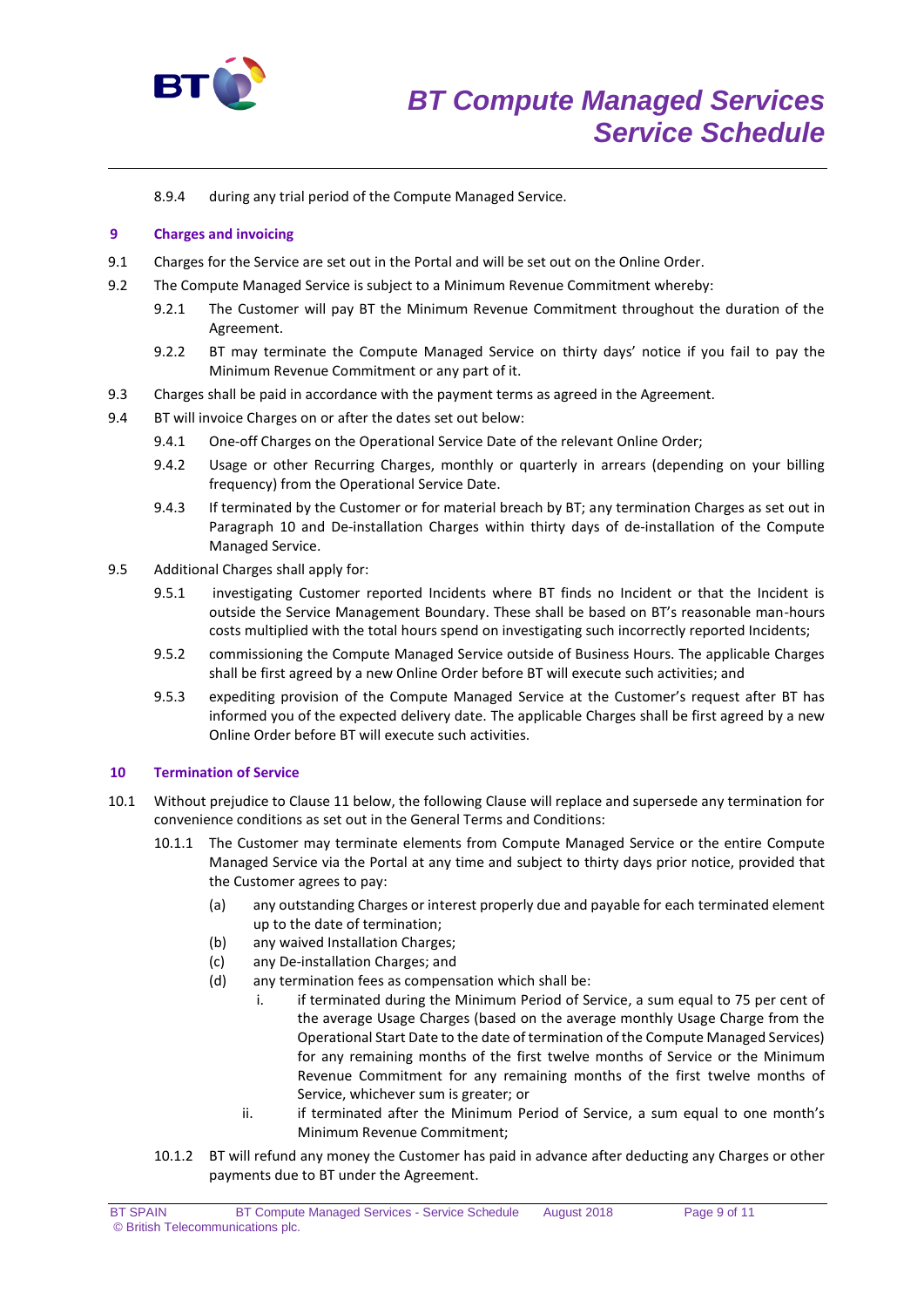

# 10.1.3 At the effective termination date;

- (a) BT will provide configuration information relating to the Compute Managed Service provided at the Site(s) in a format that BT reasonably specifies;
- (b) BT will delete any Content if required by applicable law; and
- (c) the Customer will lose all access to the Service and any portions thereof, including, but not limited to its account on the Portal and the Customer information stored on the Service. In addition, upon termination for any reason whatsoever, BT will have the right to immediately delete, without notice the Customer Information. Therefore the Customer hereby acknowledges and accepts to have retained copies of its Customer information or to migrate all its Customer information before the effective termination date. BT shall not be liable for any loss or damage which may be incurred by the Customer or any third parties as a result of such deletion from the effective termination date.

## **11 Processing of Personal Data**

- 11.1 BT or its sub-processor will Process the Customer Personal Data for the Compute Managed Service as set out in this Schedule for as long as BT provides the BT Cloud Compute Service and for as long as BT may be required to Process the Customer Personal Data in accordance with applicable law. Any personal Data that may be collected and processed by BT is subject to the data protection provisions as set in the General Terms and Conditions.
- 11.2 The nature and purpose of the Processing of Customer Personal Data by BT includes for:
	- billing and invoicing; and
	- incident response and escalation.
- 11.3 The types of Customer Personal Data Processed by BT or its sub-processors or the Customer may be:
	- website or IP address;
	- name;
	- address;
	- telephone number;
	- **email address;**
	- job title;
	- company name; and
	- contact records.
	- This list is not exhaustive as the Customer will specify what Customer Personal Data is Processed.
- 11.4 The Customer Personal Data may concern the following categories of Data Subjects:
	- Customer employees;
	- Customer's customers or third parties; and
	- any Data Subject (as controlled by the Customer).

This list is not exhaustive as the Customer will specify what Customer Personal Data is Processed.

#### **12 BT's Acceptable Use Policy**

- 12.1 The Customer is solely responsible for all aspects of Customer Information which are not specifically set out in this Service Schedule as being BT's responsibility. The Customer acknowledges that it has read and agrees to be bound by and to ensure that any Users will comply with this BT Acceptable Use Policy ("AUP") and generally accepted Internet standards.
- 12.2 The Service must not be used:
	- 12.2.1 fraudulently or in connection with a criminal offence under the laws of any country where the Service is provided;